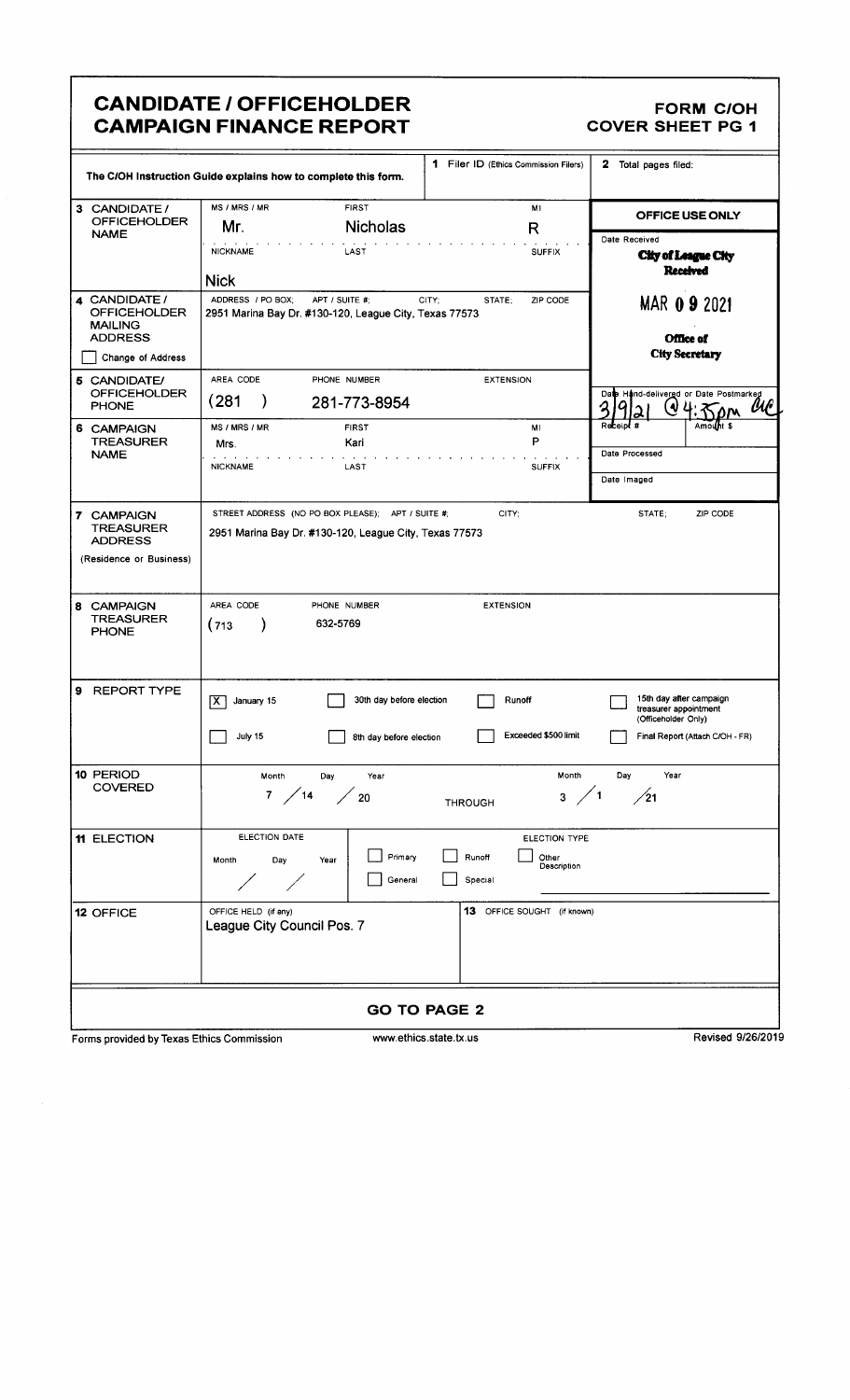### CANDIDATE / OFFICEHOLDER<br>CAMPAIGN FINANCE REPORT COVER SHEET PG 2 **CAMPAIGN FINANCE REPORT**

| 14 C/OH NAME                                                                                                 | Nicholas R. Long                                                                                                                                                                                                                                                                                                                                                                                 |                                                                                                                                                                | 15 Filer ID (Ethics Commission Filers)                                                                                                                                                    |  |  |  |
|--------------------------------------------------------------------------------------------------------------|--------------------------------------------------------------------------------------------------------------------------------------------------------------------------------------------------------------------------------------------------------------------------------------------------------------------------------------------------------------------------------------------------|----------------------------------------------------------------------------------------------------------------------------------------------------------------|-------------------------------------------------------------------------------------------------------------------------------------------------------------------------------------------|--|--|--|
| <b>16 NOTICE FROM</b><br><b>POLITICAL</b><br>COMMITTEE(S)                                                    | THIS BOX IS FOR NOTICE OF POLITICAL CONTRIBUTIONS ACCEPTED OR POLITICAL EXPENDITURES MADE BY POLITICAL COMMITTEES TO<br>SUPPORT THE CANDIDATE / OFFICEHOLDER. THESE EXPENDITURES MAY HAVE BEEN MADE WITHOUT THE CANDIDATE'S OR OFFICEHOLDER'S<br>KNOWLEDGE OR CONSENT. CANDIDATES AND OFFICEHOLDERS ARE REQUIRED TO REPORT THIS INFORMATION ONLY IF THEY RECEIVE NOTICE<br>OF SUCH EXPENDITURES. |                                                                                                                                                                |                                                                                                                                                                                           |  |  |  |
|                                                                                                              | <b>COMMITTEE TYPE</b>                                                                                                                                                                                                                                                                                                                                                                            | <b>COMMITTEE NAME</b>                                                                                                                                          |                                                                                                                                                                                           |  |  |  |
|                                                                                                              |                                                                                                                                                                                                                                                                                                                                                                                                  |                                                                                                                                                                |                                                                                                                                                                                           |  |  |  |
|                                                                                                              | <b>GENERAL</b>                                                                                                                                                                                                                                                                                                                                                                                   |                                                                                                                                                                |                                                                                                                                                                                           |  |  |  |
|                                                                                                              | SPECIFIC                                                                                                                                                                                                                                                                                                                                                                                         | <b>COMMITTEE ADDRESS</b>                                                                                                                                       |                                                                                                                                                                                           |  |  |  |
|                                                                                                              |                                                                                                                                                                                                                                                                                                                                                                                                  | COMMITTEE CAMPAIGN TREASURER NAME                                                                                                                              |                                                                                                                                                                                           |  |  |  |
| <b>Additional Pages</b>                                                                                      |                                                                                                                                                                                                                                                                                                                                                                                                  |                                                                                                                                                                |                                                                                                                                                                                           |  |  |  |
|                                                                                                              |                                                                                                                                                                                                                                                                                                                                                                                                  | COMMITTEE CAMPAIGN TREASURER ADDRESS                                                                                                                           |                                                                                                                                                                                           |  |  |  |
|                                                                                                              |                                                                                                                                                                                                                                                                                                                                                                                                  |                                                                                                                                                                |                                                                                                                                                                                           |  |  |  |
| <b>17 CONTRIBUTION</b><br><b>TOTALS</b>                                                                      | 1.                                                                                                                                                                                                                                                                                                                                                                                               | TOTAL POLITICAL CONTRIBUTIONS OF \$50 OR LESS (OTHER THAN<br>PLEDGES, LOANS, OR GUARANTEES OF LOANS, OR<br>CONTRIBUTIONS MADE ELECTRONICALLY), UNLESS ITEMIZED | $\ ^{\$}$ 0                                                                                                                                                                               |  |  |  |
| 2.<br><b>TOTAL POLITICAL CONTRIBUTIONS</b><br>\$<br>(OTHER THAN PLEDGES, LOANS, OR GUARANTEES OF LOANS)<br>0 |                                                                                                                                                                                                                                                                                                                                                                                                  |                                                                                                                                                                |                                                                                                                                                                                           |  |  |  |
| <b>EXPENDITURE</b><br><b>TOTALS</b>                                                                          | 3.                                                                                                                                                                                                                                                                                                                                                                                               | TOTAL POLITICAL EXPENDITURES OF \$100 OR LESS.<br>UNLESS ITEMIZED                                                                                              | \$<br>0                                                                                                                                                                                   |  |  |  |
|                                                                                                              | <b>TOTAL POLITICAL EXPENDITURES</b><br>4.                                                                                                                                                                                                                                                                                                                                                        |                                                                                                                                                                | $\boldsymbol{\mathsf{s}}_0$                                                                                                                                                               |  |  |  |
| <b>CONTRIBUTION</b><br><b>BALANCE</b>                                                                        | 5.<br>TOTAL POLITICAL CONTRIBUTIONS MAINTAINED AS OF THE LAST DAY<br>OF REPORTING PERIOD                                                                                                                                                                                                                                                                                                         |                                                                                                                                                                | $\boldsymbol{\mathsf{s}}_{0}$                                                                                                                                                             |  |  |  |
| <b>OUTSTANDING</b><br><b>LOAN TOTALS</b>                                                                     | 6.                                                                                                                                                                                                                                                                                                                                                                                               | TOTAL PRINCIPAL AMOUNT OF ALL OUTSTANDING LOANS AS OF THE<br>LAST DAY OF THE REPORTING PERIOD                                                                  | S<br>1103.64                                                                                                                                                                              |  |  |  |
| 18 AFFIDAVIT                                                                                                 |                                                                                                                                                                                                                                                                                                                                                                                                  |                                                                                                                                                                |                                                                                                                                                                                           |  |  |  |
|                                                                                                              | DIANA M STAPP<br>Notary ID #6152012<br>My Commission Expires<br>September 29, 2023                                                                                                                                                                                                                                                                                                               | under Title 15, Election Code.                                                                                                                                 | I swear, or affirm, under penalty of perjury, that the accompanying report is<br>true and correct and includes all information required to be reported by me<br>Candidate or Officeholder |  |  |  |
| AFFIX NOTARY STAMP / SEALABOVE                                                                               |                                                                                                                                                                                                                                                                                                                                                                                                  |                                                                                                                                                                |                                                                                                                                                                                           |  |  |  |
|                                                                                                              |                                                                                                                                                                                                                                                                                                                                                                                                  | Sworn to and subscribed before me, by the said Nickolas LOAG                                                                                                   | this the                                                                                                                                                                                  |  |  |  |
| day of Murch<br>20 J<br>, to certify which, witness my hand and seal of office.                              |                                                                                                                                                                                                                                                                                                                                                                                                  |                                                                                                                                                                |                                                                                                                                                                                           |  |  |  |
|                                                                                                              |                                                                                                                                                                                                                                                                                                                                                                                                  |                                                                                                                                                                |                                                                                                                                                                                           |  |  |  |

Lina M. Lapp Daniel M. Stapp Netary Signature of officer administering oath Printed name of officer administering oath Title of officer administering oath

Forms provided by Texas Ethics Commission www.ethics.state.tx.us Revised 9/26/2019